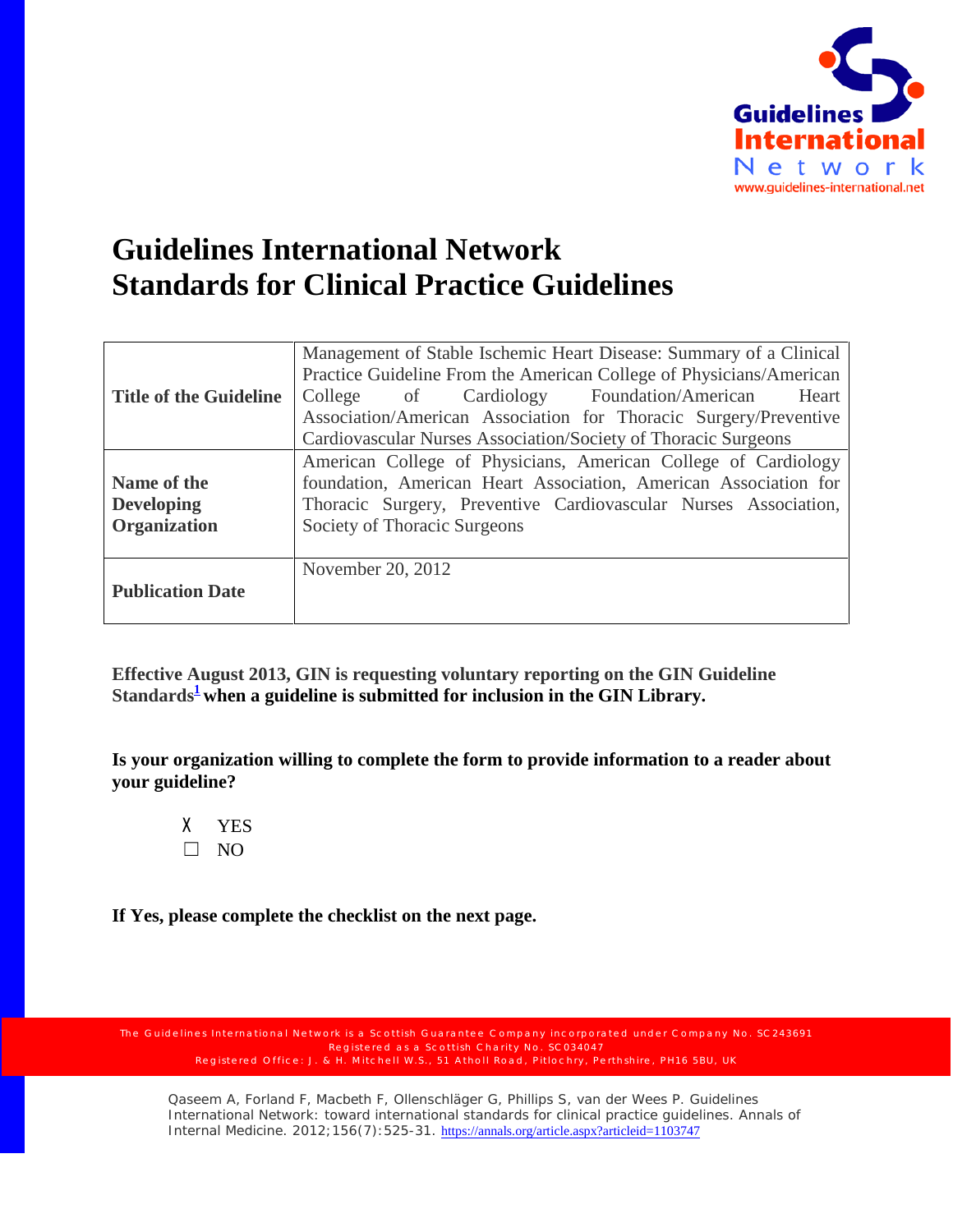

| <b>GIN Standards &amp; Description</b>                                                                                                                                                                                                                             | <b>Standard</b><br><b>Achieved?</b>                                          | If Yes, Page<br><b>Number(s)/Document</b><br><b>Where the</b><br><b>Information is</b><br><b>Available</b> |
|--------------------------------------------------------------------------------------------------------------------------------------------------------------------------------------------------------------------------------------------------------------------|------------------------------------------------------------------------------|------------------------------------------------------------------------------------------------------------|
| <b>Composition of Guideline Development</b><br>Group<br>Guideline development panel includes diverse<br>and relevant stakeholders, such as health<br>professionals, methodologists, experts on a<br>topic, and patients.                                           | <b>YES</b><br>N <sub>O</sub><br>$\Box$<br>Somewhat<br>X                      | <b>ACP/AHA/AATS/PCNA/</b><br><b>SCAI/STS</b> guideline for<br>stable IHD (attached)                        |
| <b>Decision-making Process</b><br>Guideline describes the process used to reach<br>consensus among the panel members and, if<br>applicable, approval by the sponsoring<br>organization. This process was established<br>before the start of guideline development. | χ<br><b>YES</b><br>N <sub>O</sub><br>$\Box$<br>Somewhat<br>$\vert \ \ \vert$ | <b>ACP/AHA/AATS/PCNA/</b><br><b>SCAI/STS</b> guideline for<br>stable IHD (attached)                        |
| <b>Conflicts of Interest (disclosure)</b><br>Guideline includes disclosure of the financial<br>and nonfinancial conflicts of interest for<br>members of the guideline development group.                                                                           | X<br><b>YES</b><br>N <sub>O</sub><br>Somewhat<br>$\vert \ \ \vert$           | Guideline, page 8                                                                                          |
| <b>Conflicts of Interest (resolution)</b><br>Guideline describes how any identified<br>conflicts were recorded and resolved.                                                                                                                                       | X<br><b>YES</b><br>N <sub>O</sub><br>Somewhat                                | Guideline, page 8                                                                                          |

Registered as a Scottish Charity No. SC034047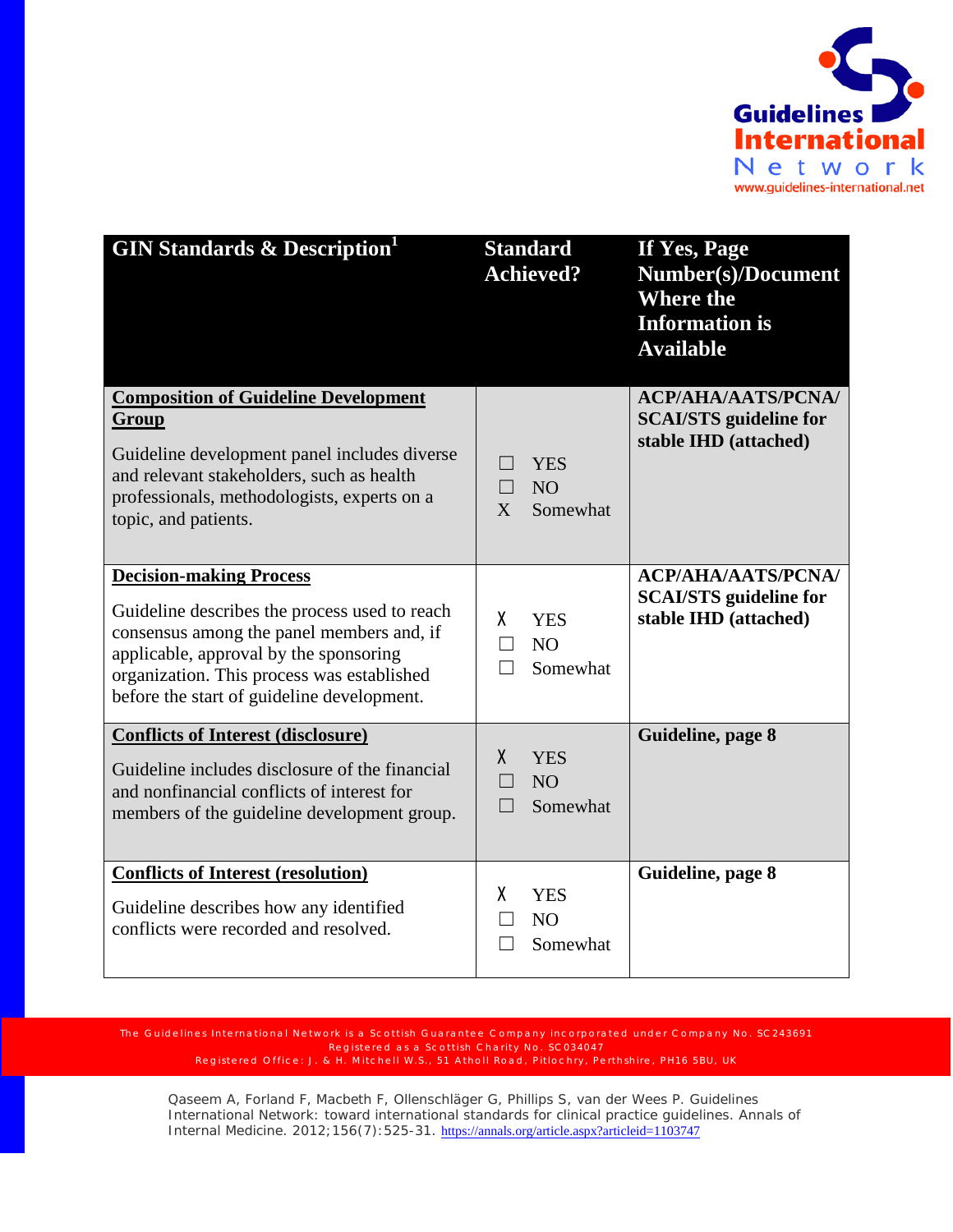

| <b>GIN Standards &amp; Description</b>                                                                                                                          | <b>Standard</b><br><b>Achieved?</b>                                          | If Yes, Page<br><b>Number(s)/Document</b><br><b>Where the</b><br><b>Information is</b><br><b>Available</b> |
|-----------------------------------------------------------------------------------------------------------------------------------------------------------------|------------------------------------------------------------------------------|------------------------------------------------------------------------------------------------------------|
| <b>Scope of a Guideline</b>                                                                                                                                     |                                                                              | Guideline, pages 1-2                                                                                       |
| Guideline specifies its objective(s) and scope.                                                                                                                 | X.<br><b>YES</b><br>NO <sub>1</sub><br>$\Box$<br>Somewhat                    |                                                                                                            |
| <b>Methods</b><br>Guideline clearly describes the methods used<br>for the guideline development in detail.                                                      | X.<br><b>YES</b><br>NO <sub>1</sub><br>$\Box$<br>Somewhat<br>П               | <b>ACP/AHA/AATS/PCNA/</b><br><b>SCAI/STS</b> guideline for<br>stable IHD (attached)                        |
| <b>Evidence Reviews</b><br>Guideline uses systematic evidence review<br>methods to identify and evaluate evidence<br>related to the guideline topic.            | X<br><b>YES</b><br>N <sub>O</sub><br>$\Box$<br>Somewhat<br>$\vert \ \ \vert$ | Guideline, pages 1; 10<br>(Appendix).                                                                      |
| <b>Guideline Recommendations</b><br>Guideline recommendation clearly stated and<br>based on scientific evidence of benefits; harms;<br>and, if possible, costs. | χ<br><b>YES</b><br>N <sub>O</sub><br>$\perp$<br>Somewhat<br>$\Box$           | Guideline, pages 4-8                                                                                       |
| <b>Rating of Evidence</b><br>Guideline uses a rating system to communicate<br>the quality and reliability of the evidence.                                      | $\mathsf{X}$<br><b>YES</b><br><b>NO</b><br>Somewhat<br>$\vert \ \ \vert$     | Guideline, pages 1; 10<br>(Appendix)                                                                       |

Registered as a Scottish Charity No. SC034047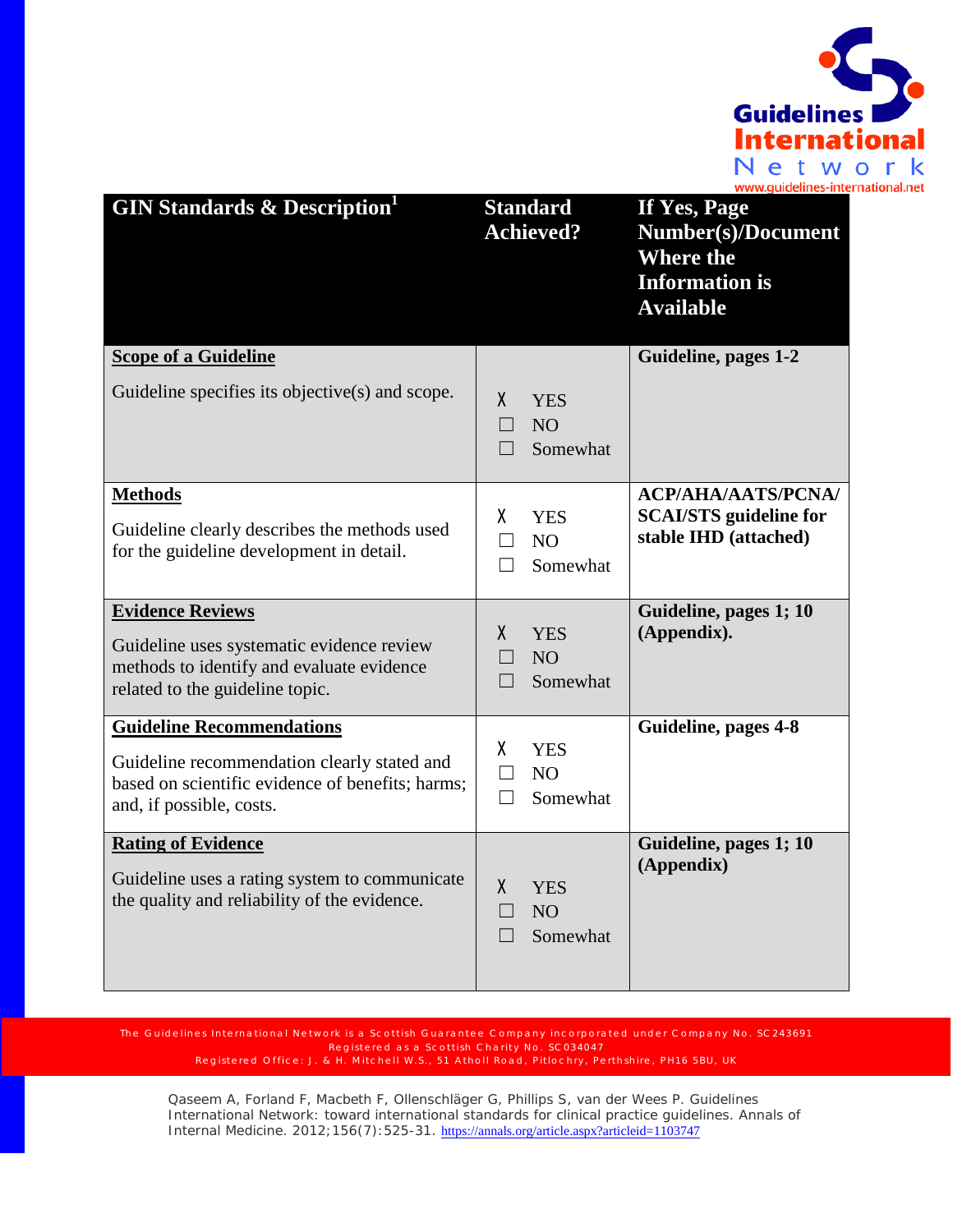

| <b>GIN Standards &amp; Description</b>                                                                                             | <b>Standard</b><br><b>Achieved?</b>                                       | If Yes, Page<br><b>Number(s)/Document</b><br><b>Where the</b><br><b>Information is</b><br><b>Available</b>                                                                                                                                 |
|------------------------------------------------------------------------------------------------------------------------------------|---------------------------------------------------------------------------|--------------------------------------------------------------------------------------------------------------------------------------------------------------------------------------------------------------------------------------------|
| <b>Rating of Recommendations</b>                                                                                                   |                                                                           | Guideline, pages 2; 4-8                                                                                                                                                                                                                    |
| Guideline uses a rating system to communicate<br>the quality and reliability of the strength of its<br>recommendations.            | X.<br><b>YES</b><br>N <sub>O</sub><br>$\Box$<br>Somewhat<br>П             |                                                                                                                                                                                                                                            |
| <b>Peer Review and Stakeholder Consultations</b>                                                                                   |                                                                           | <b>ACP/AHA/AATS/PCNA/</b>                                                                                                                                                                                                                  |
| Review by external stakeholders conducted<br>before guideline publication.                                                         | $\mathsf{X}$<br><b>YES</b><br>NO <sub>1</sub><br>$\mathbf{L}$<br>Somewhat | <b>SCAI/STS</b> guideline for<br>stable IHD (attached).<br><b>Evidence review</b><br>undergoes extensive<br>stakeholder review and<br>public comment.<br>Guideline is subject to<br>external peer review<br>upon submission to<br>journal. |
| <b>Guideline Expiration and Updating</b>                                                                                           | X                                                                         | Guideline, page 8                                                                                                                                                                                                                          |
| Guideline includes an expiry date and/or<br>describes the process that the guideline groups<br>will use to update recommendations. | <b>YES</b><br>N <sub>O</sub><br>$\perp$<br>Somewhat<br>$\perp$            |                                                                                                                                                                                                                                            |
| <b>Financial Support and Sponsoring</b><br>Organization                                                                            |                                                                           | Guideline, page 8                                                                                                                                                                                                                          |
| Guideline discloses financial support for the<br>development of both the evidence review as                                        | X<br><b>YES</b><br>N <sub>O</sub><br>Somewhat                             |                                                                                                                                                                                                                                            |

Registered as a Scottish Charity No. SC034047